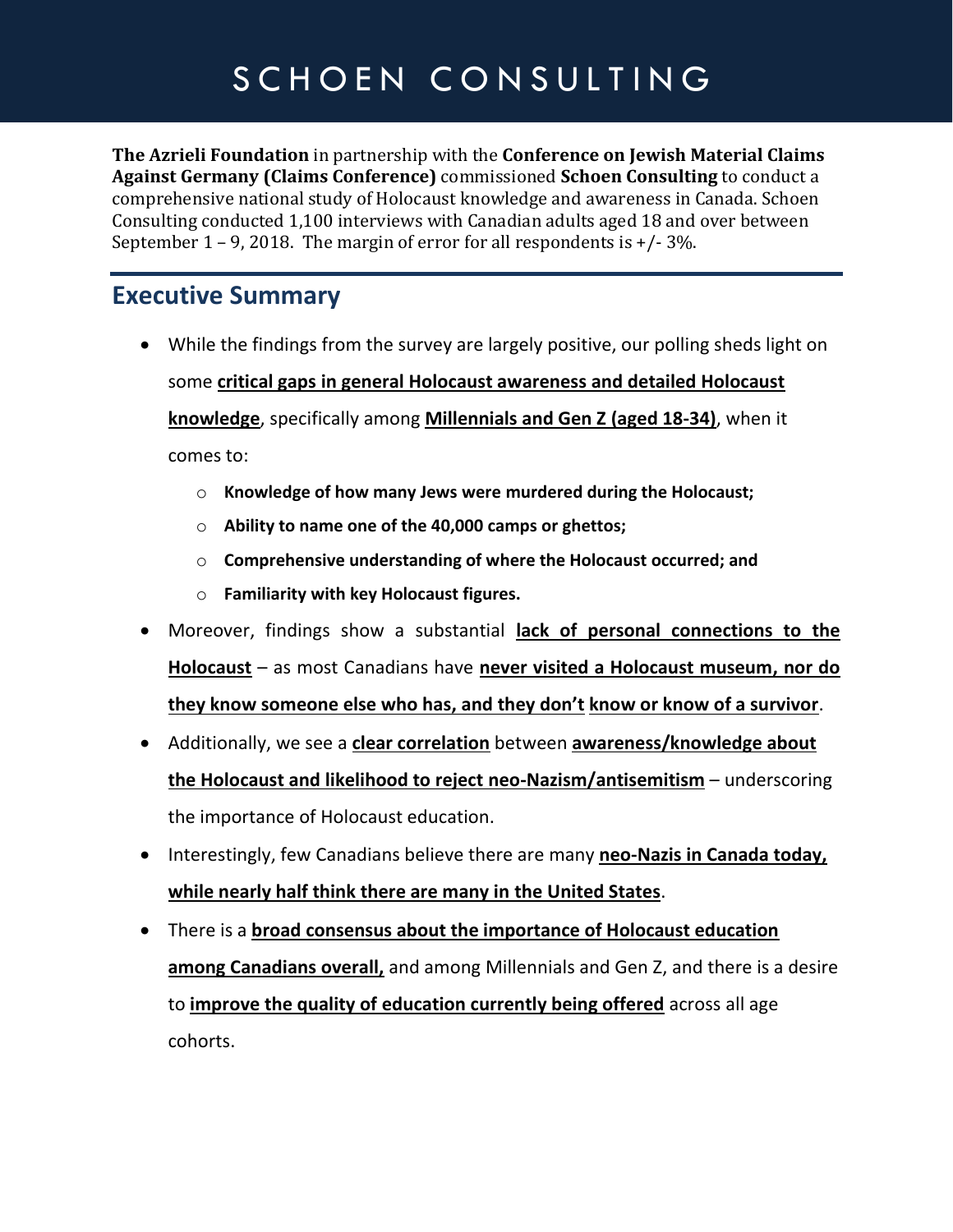#### **General Holocaust Awareness**

- The Holocaust Knowledge and Awareness Study found that **gaps in general Holocaust awareness** exist in Canada today.
- **15 percent** of Canadian adults and **over one-fifth of Millennials and Gen Z**  (**22%**) **haven't heard** or **are not sure if they have heard of the Holocaust**.

#### **Chart 1. Holocaust Awareness Showing % of all Canadian Adults & Millennials and Gen Z who are not sure if they have heard of the Holocaust**

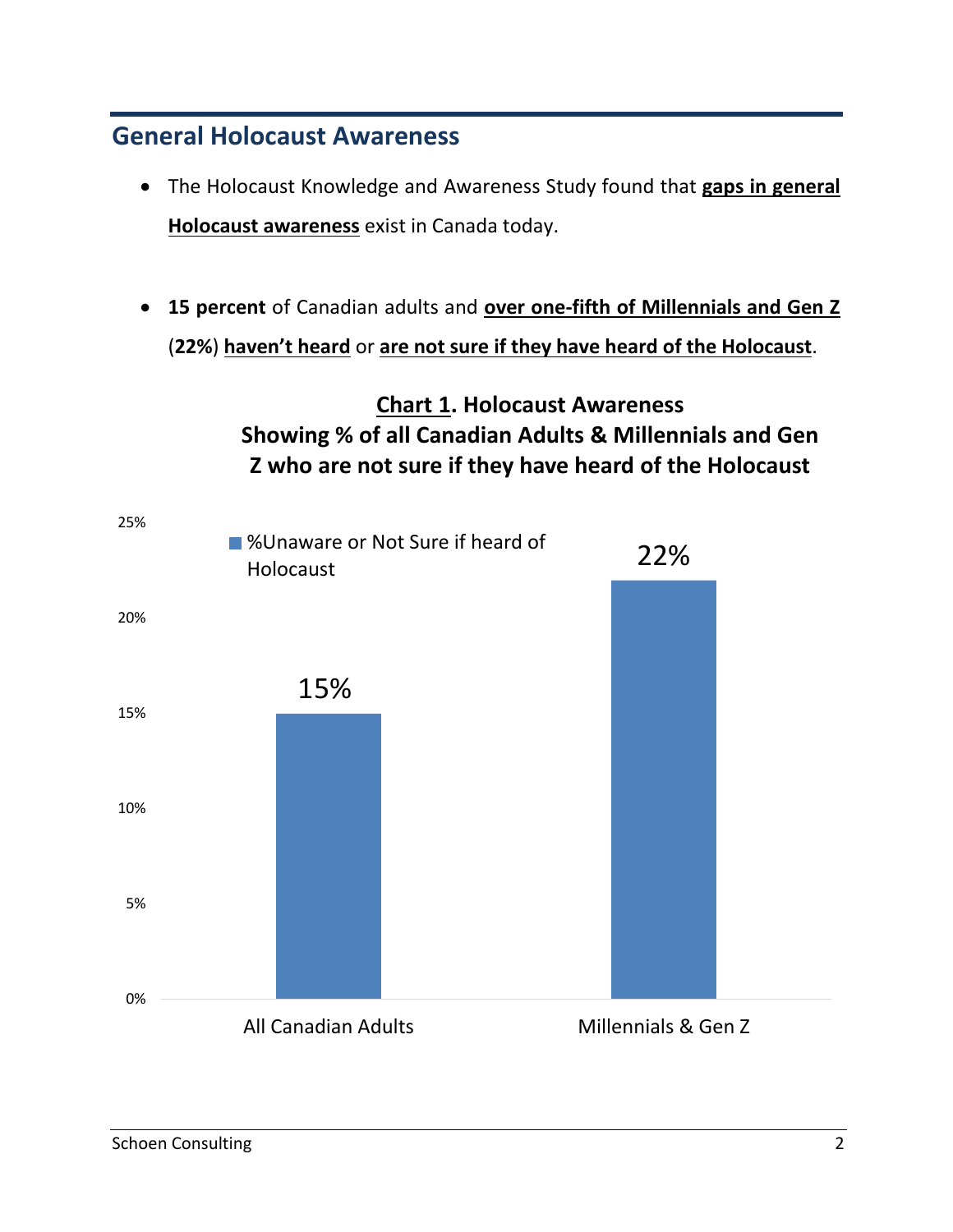#### **Detailed Holocaust Knowledge – Number of Jews Killed**

• **More than half** of all Canadians **(54%)** and nearly **two-thirds of Millennials and Gen Z (62%)** do not know that **6 million Jews were killed during the Holocaust** – and approximately one-quarter think that 2 million Jews or fewer were killed.

#### **Chart 2. Showing % of All Canadian Adults & Millennials and Gen Z who do not know that 6 million Jews were killed during the Holocaust**

■ % Do not know 6 million Jews killed in Holocaust ■ % Who think that fewer than 6 million Jews died in the Holocaust

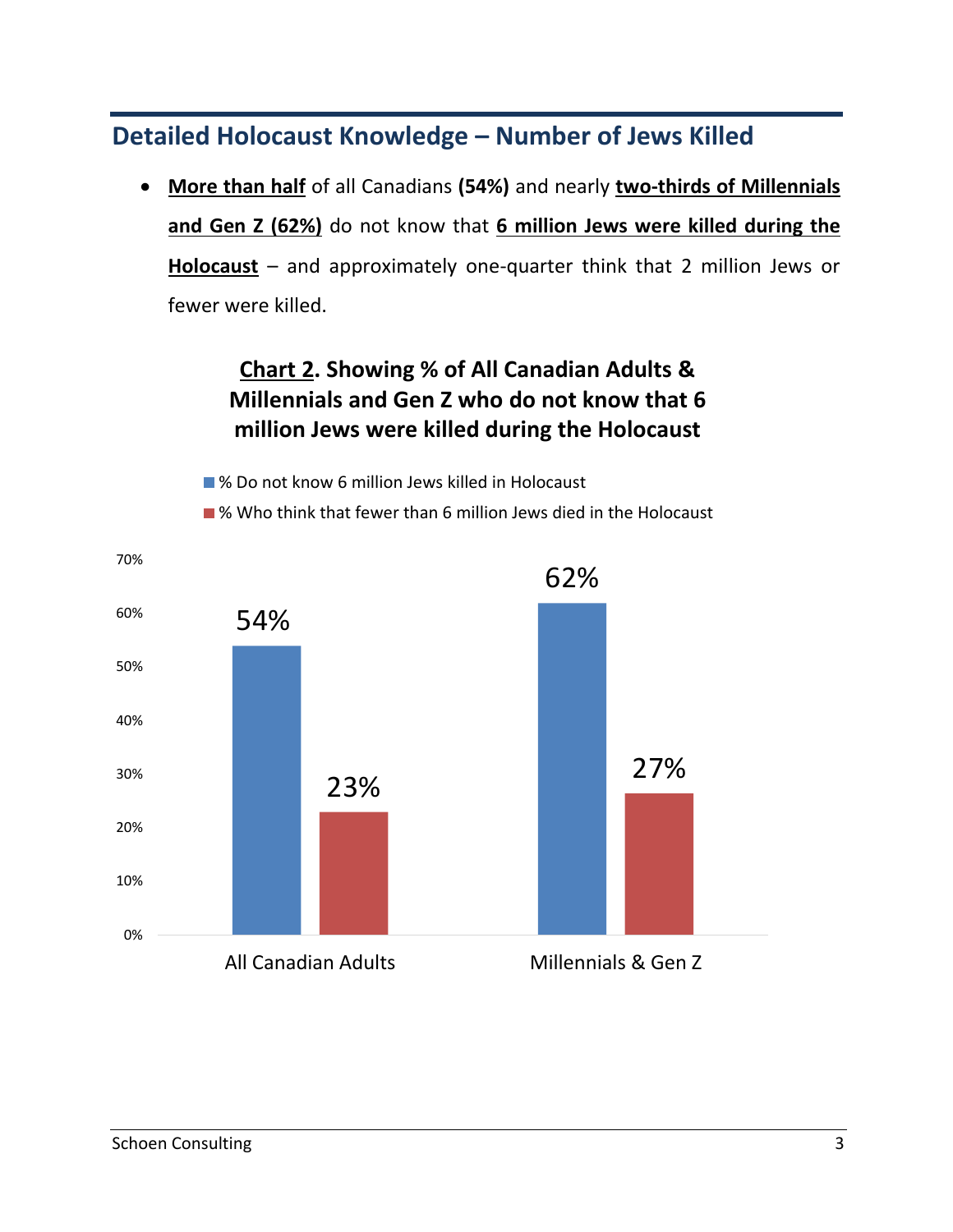**Detailed Holocaust Knowledge – Location of Holocaust** 

- Most Canadian adults (81%) know that the Holocaust occurred in Germany, yet **just 43% of all respondents identified Poland—where 90% of the Jewish population was killed—as a country where the Holocaust occurred**.
- Only **28% of Canadians could identify Austria and France** as countries in which the Holocaust took place. Even fewer **(23%) could identify the Netherlands**, a country the Canadian army largely helped liberate.

![](_page_3_Figure_3.jpeg)

**Chart 3. Showing % of all Canadian adults who know of countries where the Holocaust occurred** 

Schoen Consulting 4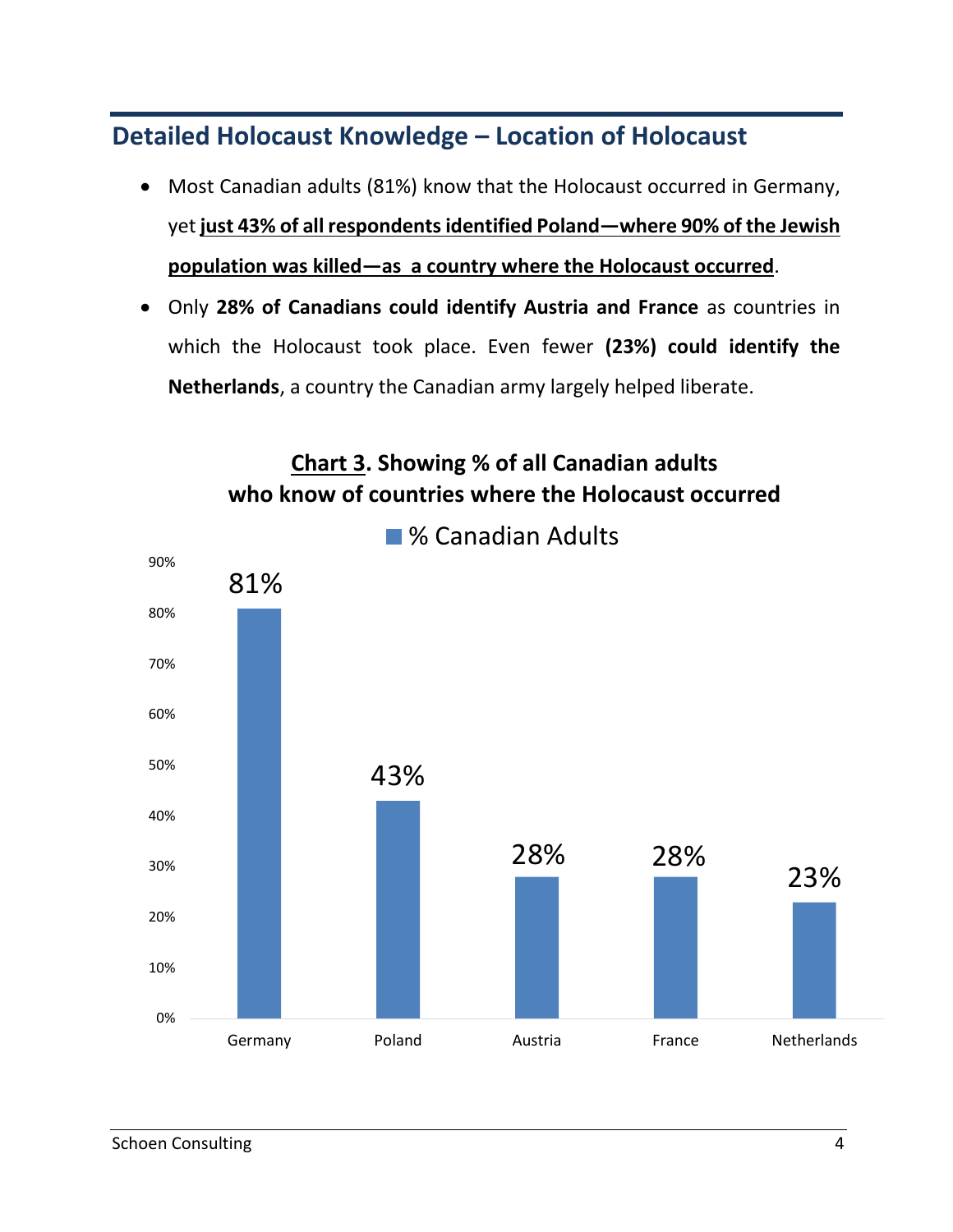#### **Detailed Holocaust Knowledge – Camps and Ghettos**

• Overall, **almost half** of all Canadian adults **(49%)** and **52% of Millennials and Gen Z cannot name one** of the over 40,000 Nazi camps—such as Auschwitz and ghettos in Europe during the Holocaust.

#### **Chart 4**. **Showing % of all Canadian Adults & Millennials and Gen Z Who Cannot Name a Nazi Camp or Ghetto**

![](_page_4_Figure_3.jpeg)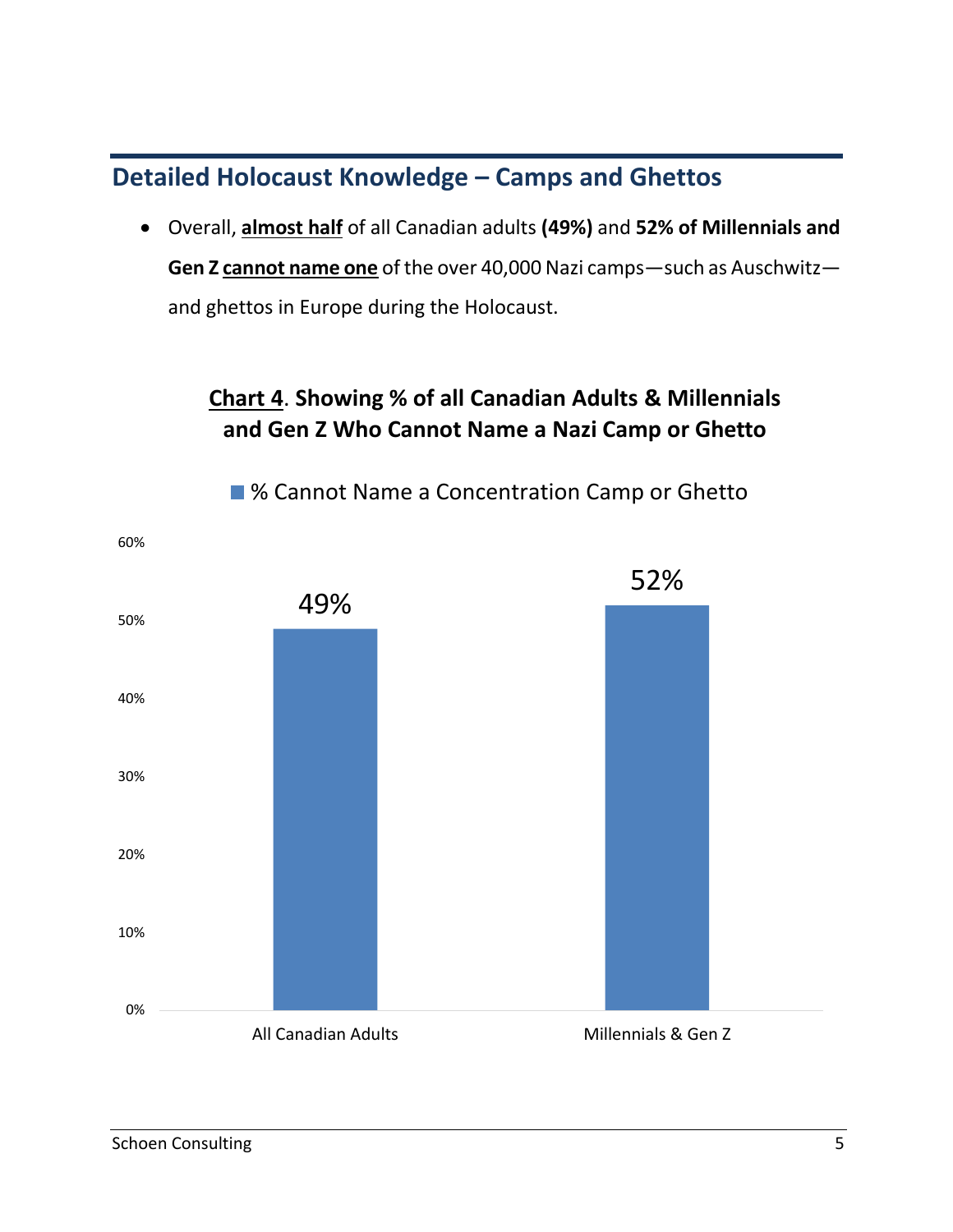#### **Detailed Holocaust Knowledge – Key Holocaust Figures**

• And while there is broad familiarity with Holocaust figures like Hitler, Anne Frank, and Oskar Schindler among all Canadians, Millennials, and Gen Z alike, **there is limited familiarity with key Nazi perpetrators like Himmler, Goebbels, and Eichmann as well as with the survivor icon Elie Wiesel.** 

![](_page_5_Figure_2.jpeg)

## **Chart 5. Familiarity with key Holocaust figures Showing % of all Canadians & Millennials and Gen Z**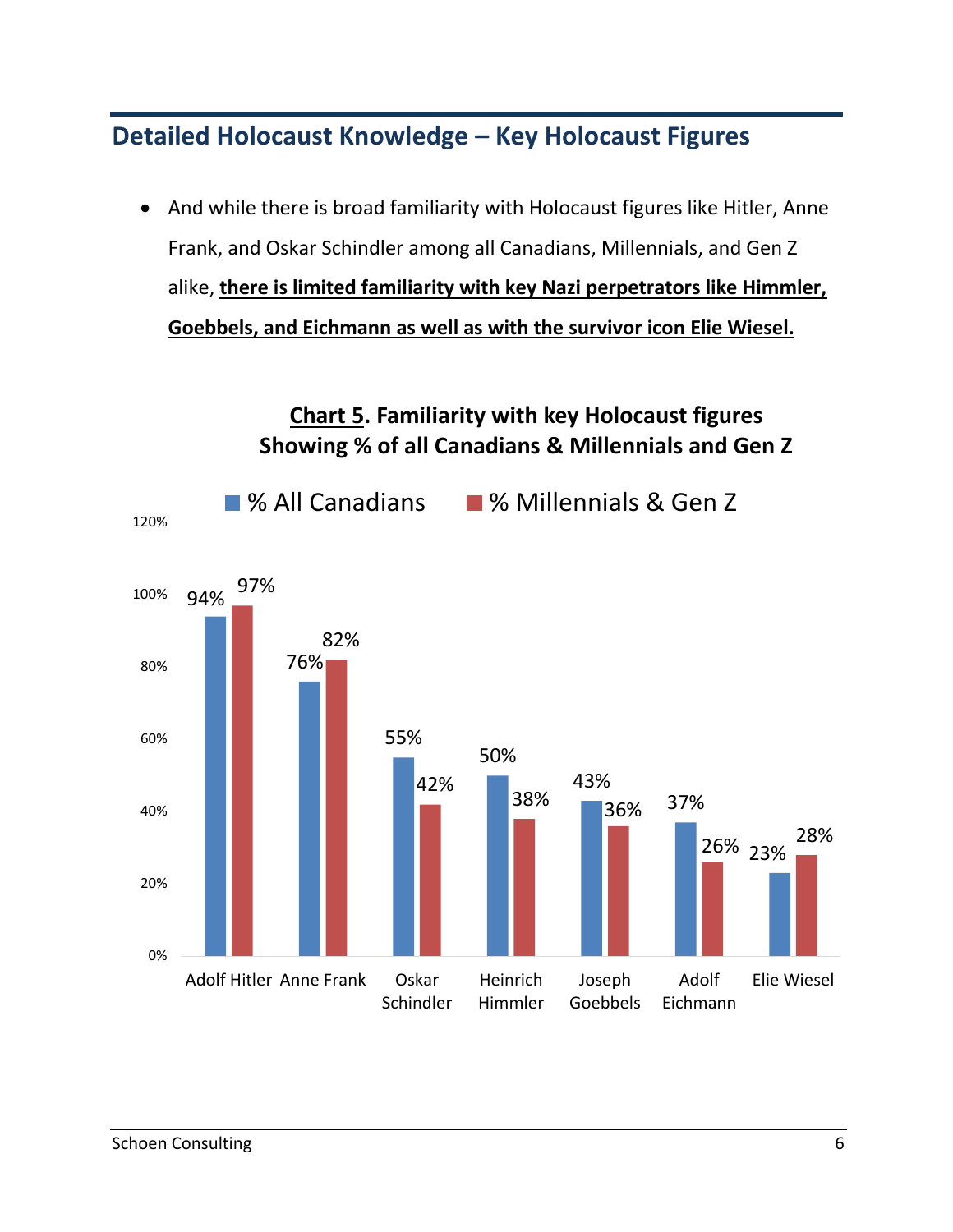**Detailed Holocaust Knowledge – Canada's Immigration Policy** 

- There is a striking lack of awareness of Canada's virtually closed border/ "None is too many" policy regarding Jewish refugees during the Holocaust.
- A full **one-third of Canadians believe Canada had an open immigration policy for any Jewish refugee**, while a plurality (37%) do not know what Canada's immigration policy was.

| Table 1. Perceptions of Canada's Immigration Policy during the<br><b>Holocaust</b><br><b>Showing % of all Canadian Adults</b> |     |
|-------------------------------------------------------------------------------------------------------------------------------|-----|
| <b>Statements</b><br>% Agree                                                                                                  |     |
| Canada had an open immigration policy                                                                                         | 32% |
| Canada only allowed in war orphans                                                                                            | 12% |
| Canada had closed borders                                                                                                     | 19% |
| Not sure                                                                                                                      | 37% |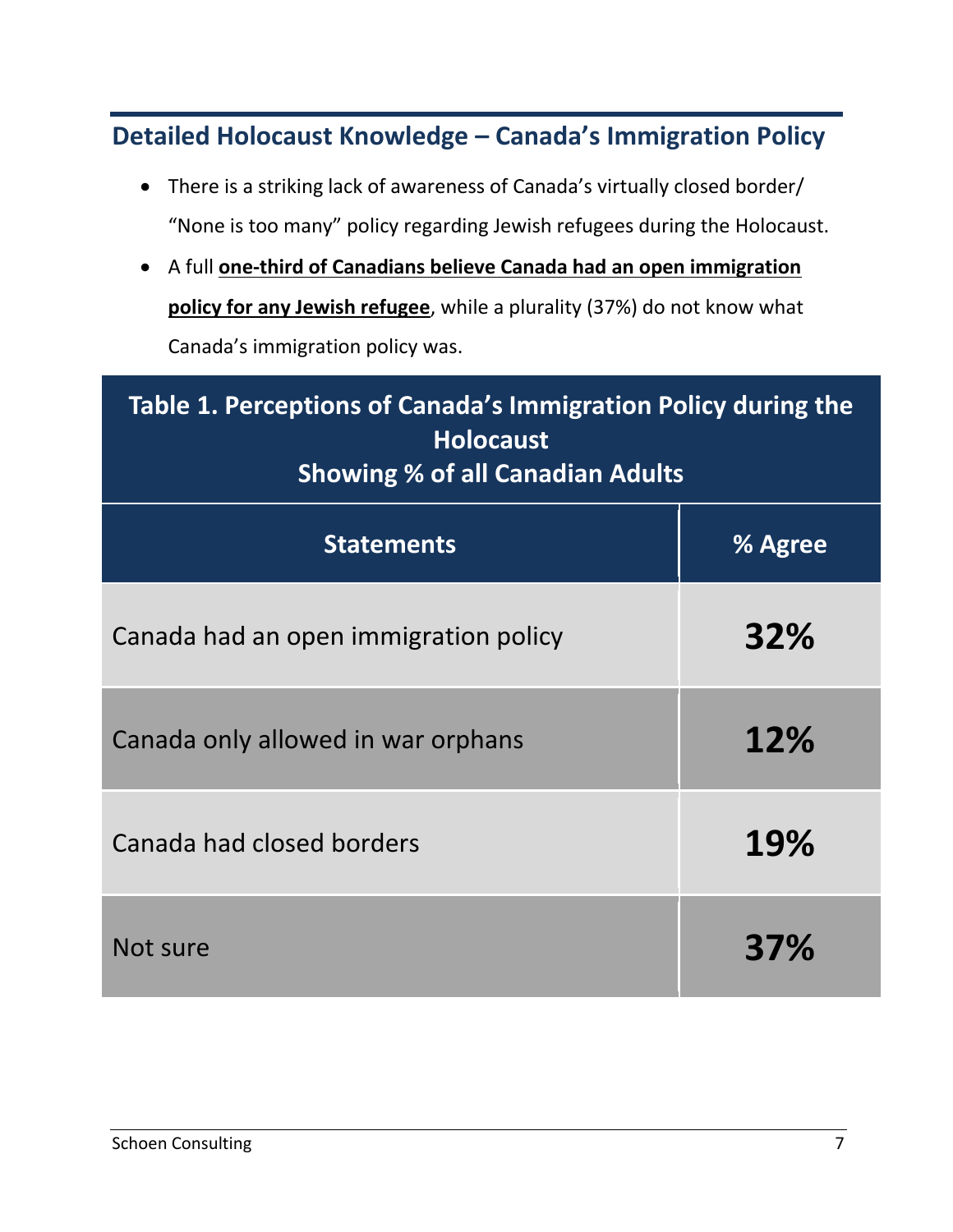#### **Personal Connection to Holocaust**

- Moreover, findings show a substantial **lack of personal connections to the Holocaust**.
- Most Canadians **(89%) have not visited a Holocaust museum** and nearly 7 in-10 **(69%) do not know or know of a Holocaust survivor**.
- Just 28% of those who **have visited a Holocaust museum** visited one **in Canada**.

**Chart 6. Lack of personal connection to the Holocaust** 

![](_page_7_Figure_4.jpeg)

survivor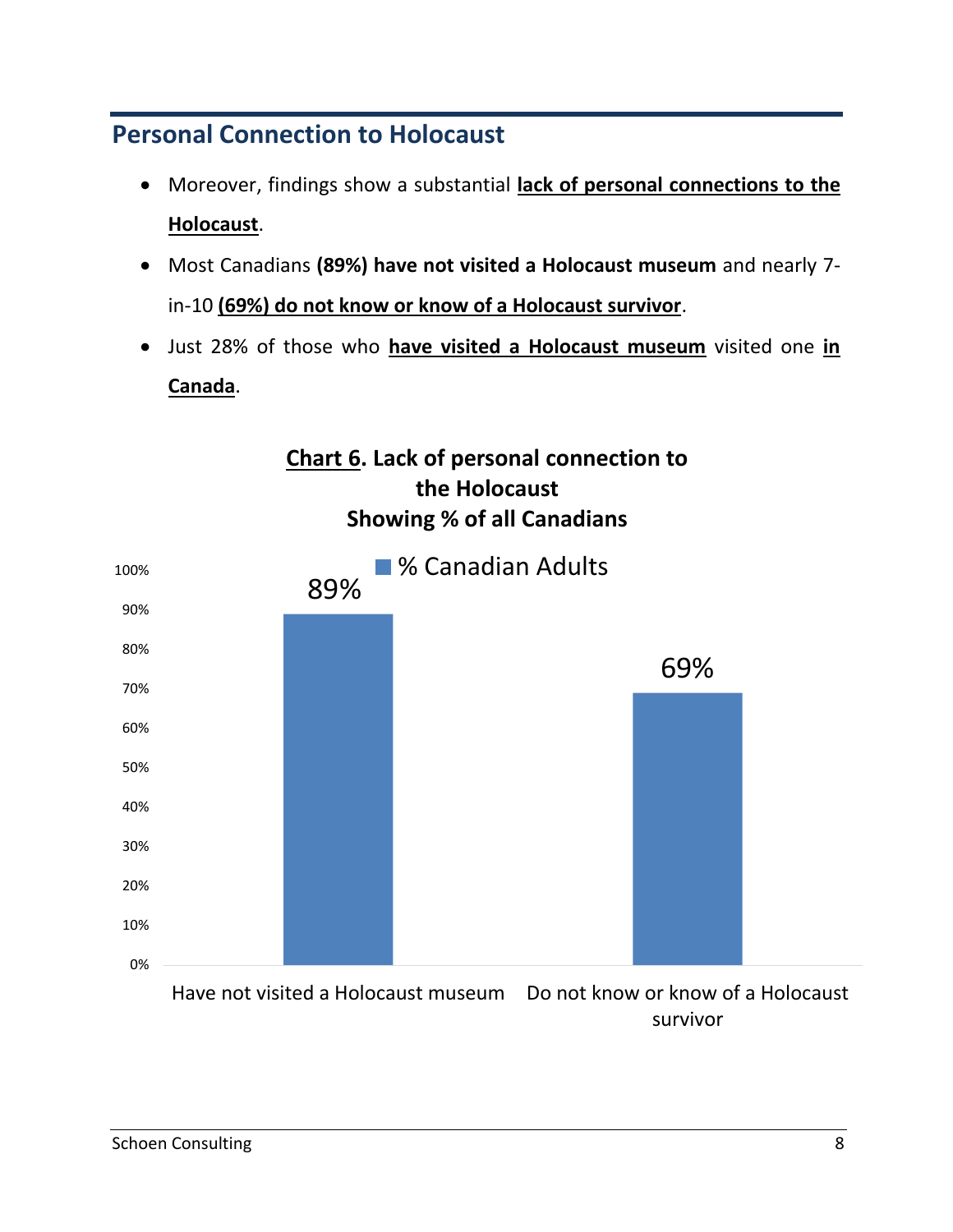#### **Holocaust Perceptions**

• We found that nearly 6-in-10 Canadians **(57%) say fewer people seem to care about the Holocaust** as much as they used to.

| <b>Table 2. Holocaust Perceptions</b><br><b>Showing % of all Canadian Adults</b> |            |
|----------------------------------------------------------------------------------|------------|
| <b>Statement</b>                                                                 | % Agree    |
| "Fewer people seem to care about the Holocaust<br>as much as they used to"       | <b>57%</b> |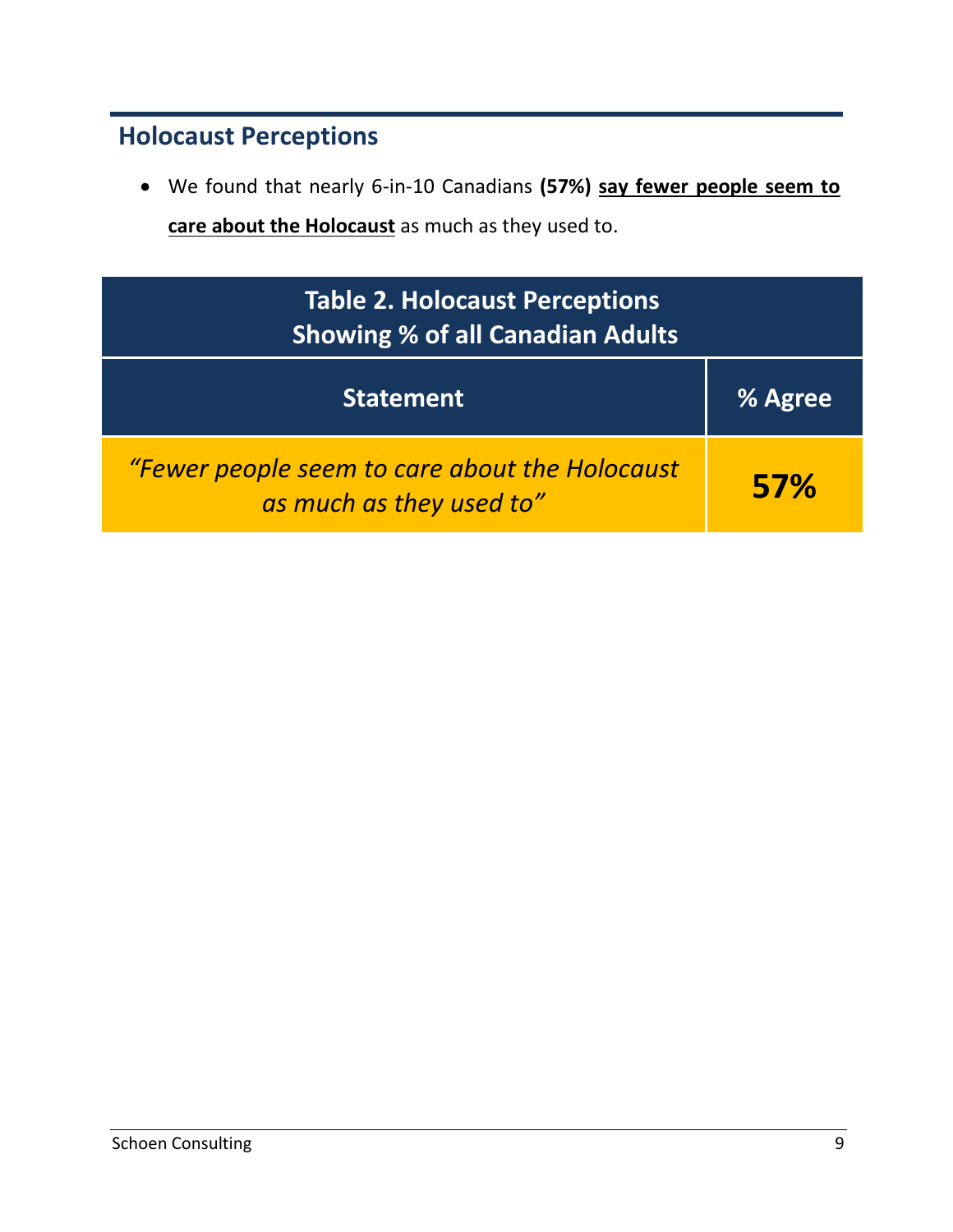#### **Holocaust Education**

- Despite concerning gaps in awareness, there are encouraging findings in the Azrieli Foundation survey.
- In particular, there is a **desire for Holocaust education** among all Canadians, as well as among Millennials and Gen Z.
- A substantial majority of Canadian adults **(82%) believe all students should learn about the Holocaust in school** and **85% say it is important to keep teaching about the Holocaust so it does not happen again**.

### **Table 3. Holocaust Education Perceptions Showing % of all Canadian Adults & Millennials and Gen Z**

| <b>Statement</b>                                                                         | % Canadian<br><b>Adults</b> | % Millennials &<br><b>Gen Z</b> |
|------------------------------------------------------------------------------------------|-----------------------------|---------------------------------|
| All students should learn<br>about the Holocaust while<br>at school                      | 82%                         | 82%                             |
| It is important to keep<br>teaching about the<br>Holocaust so it doesn't<br>happen again | 85%                         | 79%                             |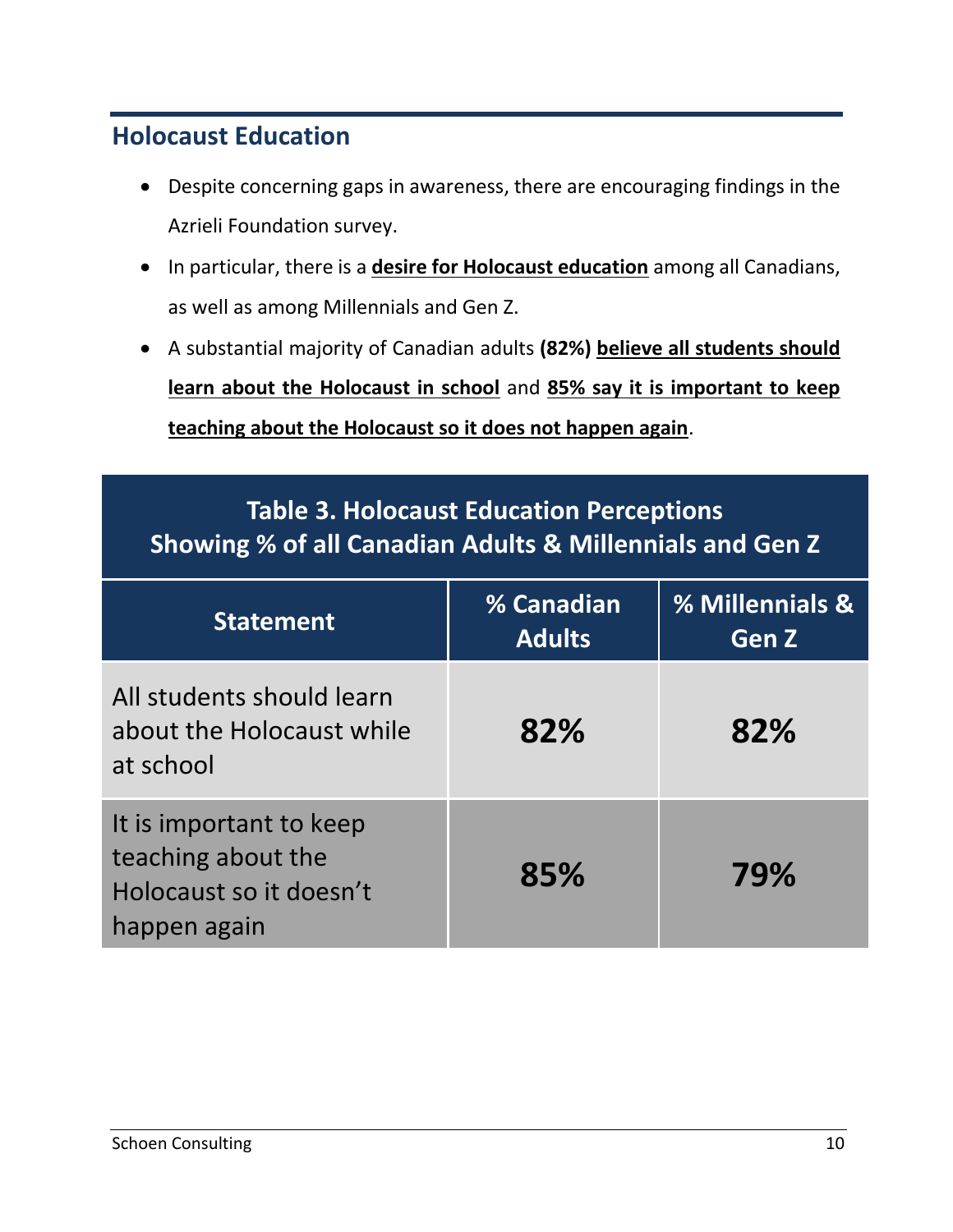#### **Holocaust Education Quality**

- In terms of education quality in Canada, there is **clear room for improvement** in the quality of Holocaust curriculum.
- A **plurality of all Canadians (43%)** and a **majority of Millennials and Gen Z (55%)** agree that **lessons about the Holocaust are mostly historically accurate but could be better**.

#### **Table 4. Perceptions of Holocaust Education Quality Showing % of all Canadian Adults & Millennials and Gen Z Statements % All Canadians % Millennials & Gen Z**

| Lessons about the Holocaust are<br>mostly historically accurate, but | 43% | 55% |
|----------------------------------------------------------------------|-----|-----|
| could be better                                                      |     |     |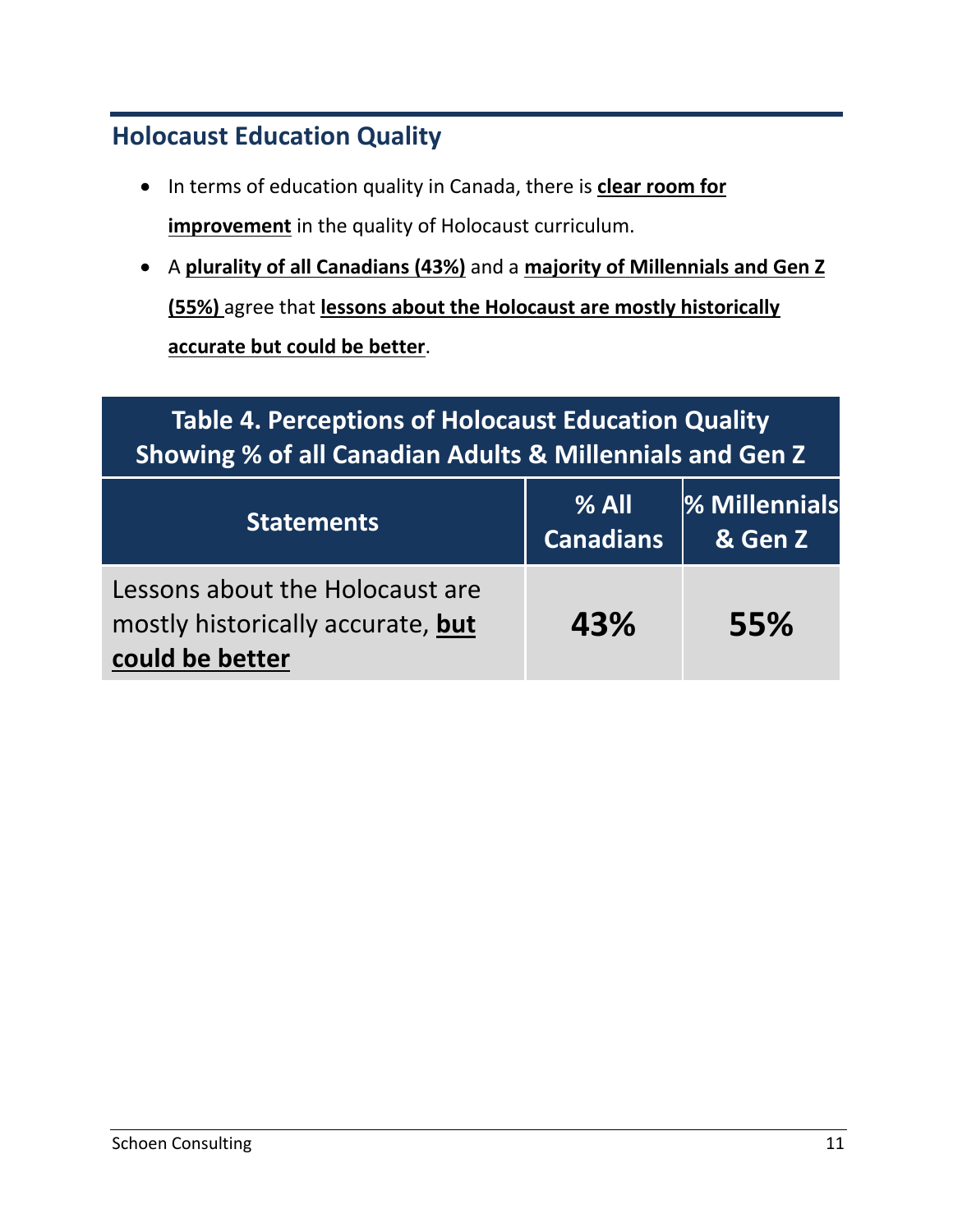#### **Neo-Nazism: Canada vs. US**

- Canadians clearly **view their country in a more positive light than the United States when it comes to the prevalence of neo-Nazis**.
- By a 30-point margin, **Canadians are more likely to believe that there are a great deal/many neo-Nazis in the US as opposed to in Canada.**
- Millennials and Gen Z are slightly less likely to believe that there are a great deal/many neo-Nazis in Canada today.

| Table 5. Neo-Nazism in Canada vs. US<br><b>Showing % of all Canadians &amp; Millennials and Gen Z</b> |                             |                          |
|-------------------------------------------------------------------------------------------------------|-----------------------------|--------------------------|
| <b>Statement</b>                                                                                      | $%$ All<br><b>Canadians</b> | % Millennials<br>& Gen Z |
| There are a great deal/ many neo-<br>Nazis in Canada today                                            | 17%                         | 15%                      |
| There are a great deal/many neo-<br><b>Nazis in the US today</b>                                      | 47%                         | 45%                      |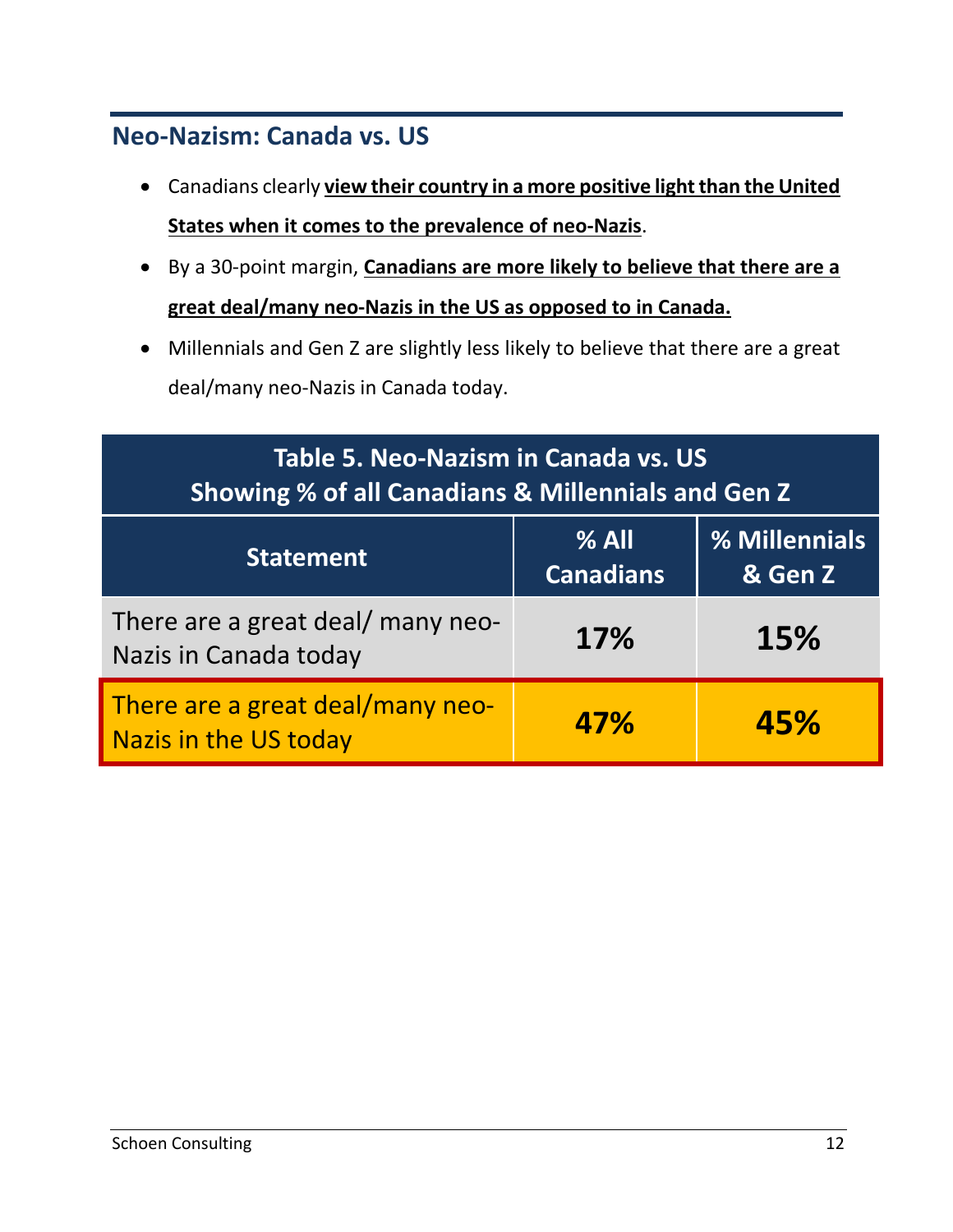### **Belief That The Holocaust Could Happen Again: Canada vs. Western Democracies**

• Meanwhile, while nearly half of Canadians think that something like the Holocaust could happen in other Western democracies today, only **onequarter (27%) believe something like the Holocaust could happen in Canada.**

| Table 6. Belief that the Holocaust Could Happen Again<br><b>Showing % of all Canadian Adults</b> |                          |
|--------------------------------------------------------------------------------------------------|--------------------------|
| <b>Statement</b>                                                                                 | <b>% Canadian Adults</b> |
| Something like the Holocaust could happen<br>in Canada today                                     | <b>27%</b>               |
| Something like the Holocaust could happen<br>in other Western democracies today                  | 48%                      |

• Among all Canadian adults, the percentage that believe **people should be** 

**allowed to use Nazi slogans or symbols in Canada today is 8%; and 9%** 

think that it is **acceptable to hold neo-Nazi views**.

| <b>Table 7. Perceptions of neo-Nazism</b><br><b>Showing % of all Canadian Adults</b> |    |
|--------------------------------------------------------------------------------------|----|
| People should be allowed to use Nazi slogans<br>or symbols                           | 8% |
| It is acceptable for an individual to hold neo-<br>Nazi views                        | 9% |